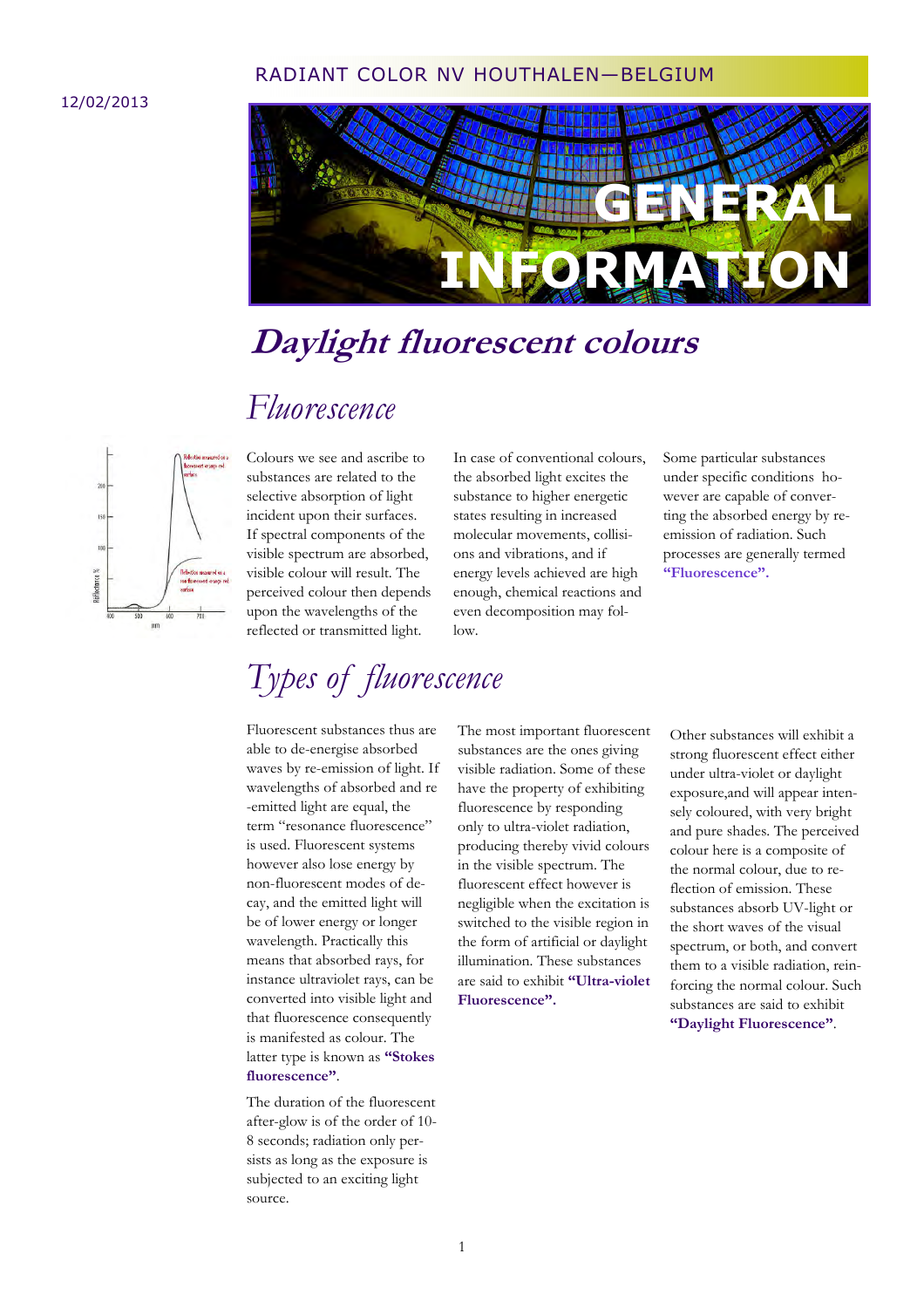# **Standard series**

# *General description and physical properties*

| <b>TYPE</b> | <b>DESCRIPTION</b>                                                                                                      | <b>BASIC APPLICATIONS</b>                                                                                          |  |  |  |  |
|-------------|-------------------------------------------------------------------------------------------------------------------------|--------------------------------------------------------------------------------------------------------------------|--|--|--|--|
| <b>JST</b>  | Pigments with high colour strength and fine<br>particle size.                                                           | Coated paper and board.<br>Rotogravure inks and screen inks on paper.<br>Textile inks.                             |  |  |  |  |
| <b>PS</b>   | Pigments with improved light fastness for use in<br>applications with elevated temperature and sol-<br>vent resistance. | Fabric and plastic coating.<br>Screen inks on PVC.<br>Rotogravure inks and coatings. PVC plastisols and<br>rubber. |  |  |  |  |
| <b>PC</b>   | Pigments with high colour strength and fine<br>particle size.                                                           | Similar as PS.                                                                                                     |  |  |  |  |
| <b>GM</b>   | Low bleeding pigments with excellent solvent<br>and heat resistance.                                                    | PVC, PU and polyolefine mass coloration.<br>Solvent based inks for printing on PVC and<br>polyolefines.<br>Rubber. |  |  |  |  |
| EA          | Formaldehyde free pigments compatible with<br>many plastics.                                                            | Plastic mass coloration and masterbatches.                                                                         |  |  |  |  |
| <b>RPC</b>  | Formaldehyde free plastic pigments optimised in<br>respect to non-plating and heatstability.                            | Plastic mass coloration and masterbatches.                                                                         |  |  |  |  |
| GF/GFS      | Soluble toners with high tinctorial strength.                                                                           | Solvent based flexographic and gravure inks.<br>Powdercoatings.                                                    |  |  |  |  |
| <b>STX</b>  | Water soluble toners with high tinctorial<br>strength.                                                                  | Water based flexo inks<br>Water based gravure inks                                                                 |  |  |  |  |
| <b>RBA</b>  | Inkbases with high colour strength and excellent<br>printing performance.                                               | Offset and letterpress inks.                                                                                       |  |  |  |  |
| <b>RBL</b>  | Inkbases with high colour strength for UV/EB<br>curable inks.                                                           | UV/EB liquid ink formulations.<br>UV/EB offset and letterpress inks.                                               |  |  |  |  |
| <b>AFN</b>  | Formaldehyde free aqueous dispersions with<br>high colourstrength and a sub-micron particle<br>size.                    | Waterbased inks and coatings.                                                                                      |  |  |  |  |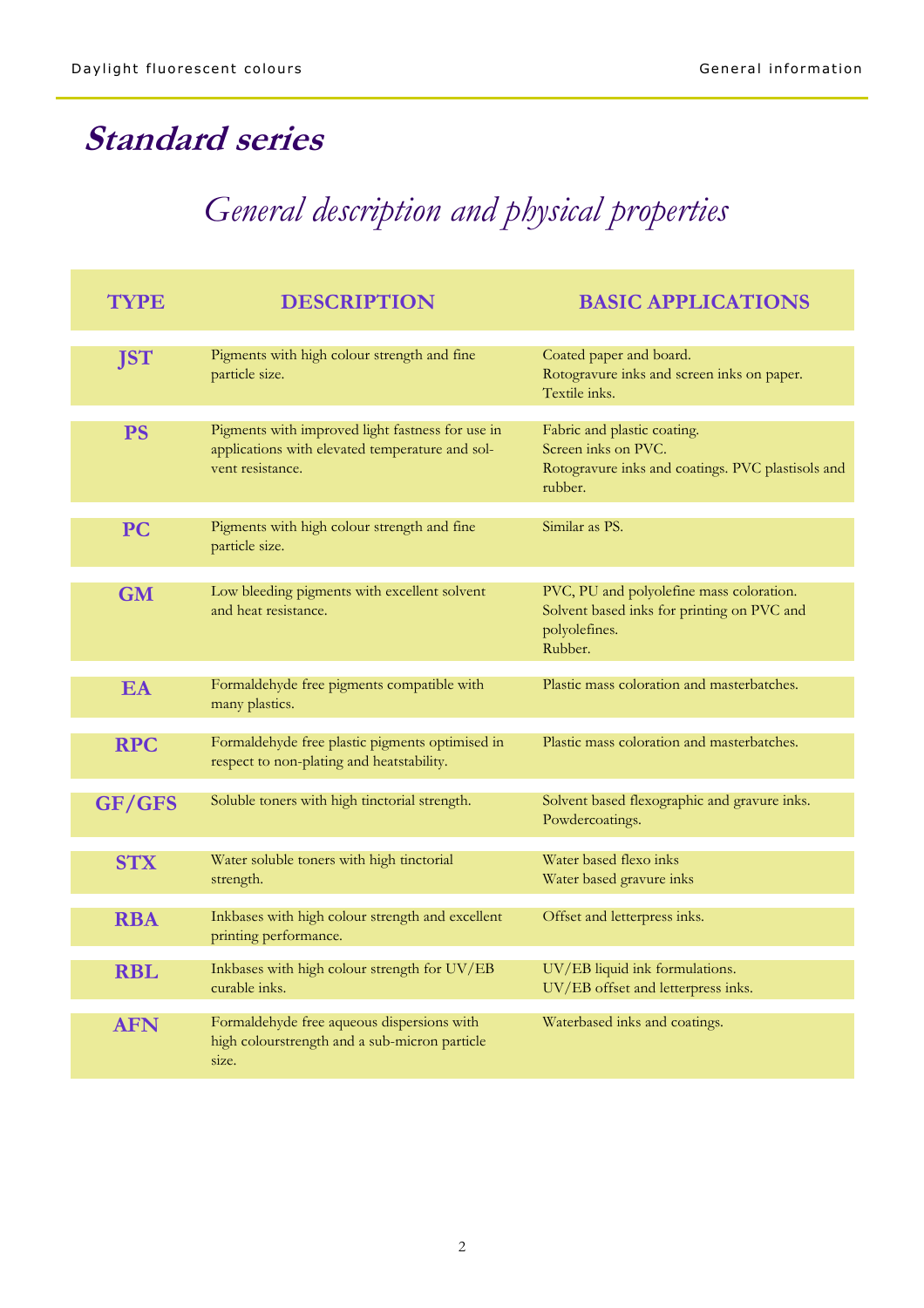# *Available standard colours and types*

| No.            | Colour                | <b>JST</b> | $\mathbf{P}\mathbf{S}$ | $\overline{PC}$ | $\boldsymbol{\mathsf{G}}\boldsymbol{\mathsf{M}}$ | EA | $\overline{\text{RPC}}$ | GF             | <b>GFS</b> | <b>STX</b>     | <b>RBA</b> | <b>RBL</b> | <b>AFN</b>     |
|----------------|-----------------------|------------|------------------------|-----------------|--------------------------------------------------|----|-------------------------|----------------|------------|----------------|------------|------------|----------------|
|                | UV Green              |            |                        |                 |                                                  |    | $-X-$                   |                |            |                |            |            |                |
|                |                       |            |                        |                 |                                                  |    | 0935                    |                |            |                |            |            |                |
| $-09$<br>$-10$ | UV Blue<br>Chartreuse |            | $\overline{P-09}$      |                 |                                                  |    |                         | $\blacksquare$ |            | $\blacksquare$ |            |            | $\blacksquare$ |
| $-20$          | Chartreuse            |            |                        |                 |                                                  |    |                         |                |            |                |            |            |                |
| $-30$          | Chartreuse            |            |                        |                 |                                                  |    |                         |                |            |                |            |            |                |
| $-11$          | Green                 |            |                        |                 |                                                  |    |                         |                |            |                |            |            |                |
| $-21$          |                       |            |                        |                 |                                                  |    |                         |                |            |                |            |            |                |
| $-12$          | Green                 |            |                        |                 |                                                  |    |                         |                |            |                |            |            |                |
|                | <b>Orange Yellow</b>  |            |                        |                 |                                                  |    |                         |                |            |                |            |            |                |
| $-22$          | Orange Yellow         |            |                        |                 |                                                  |    |                         |                |            |                |            |            |                |
| $-32$          | Orange Yellow         |            |                        |                 |                                                  |    |                         |                |            |                |            |            |                |
| $-13$          | Orange                |            |                        |                 |                                                  |    |                         |                |            |                |            |            |                |
| $-23$          | Orange                |            |                        |                 |                                                  |    |                         |                |            |                |            |            |                |
| $-33$          | Orange                |            |                        |                 |                                                  |    |                         |                |            |                |            |            |                |
| $-43$          | Orange                |            |                        |                 |                                                  |    |                         |                |            |                |            |            |                |
| $-14$          | Orange Red            |            |                        |                 |                                                  |    |                         |                |            |                |            |            |                |
| $-24$          | Orange Red            |            |                        |                 |                                                  |    |                         |                |            |                |            |            |                |
| $-34$          | Orange Red            |            |                        |                 |                                                  |    |                         |                |            |                |            |            |                |
| $-44$          | Orange Red            |            |                        |                 |                                                  |    |                         |                |            |                |            |            |                |
| $-15$          | Red                   |            |                        |                 |                                                  |    |                         |                |            |                |            |            |                |
| $-25$          | Red                   |            |                        |                 |                                                  |    |                         |                |            |                |            |            |                |
| $-35$          | Red                   |            |                        |                 |                                                  |    |                         |                |            |                |            |            |                |
| $-16$          | Cerise                |            |                        |                 |                                                  |    |                         |                |            |                |            |            |                |
| $-36$          | Cerise                |            |                        |                 |                                                  |    |                         |                |            |                |            |            |                |
| $-17$          | Pink                  |            |                        |                 |                                                  |    |                         |                |            |                |            |            |                |
| $-27$          | Pink                  |            |                        |                 |                                                  |    |                         |                |            |                |            |            |                |
| $-37$          | Pink                  |            |                        |                 |                                                  |    |                         |                |            |                |            |            |                |
| $-18$          | Magenta               |            |                        |                 |                                                  |    |                         |                |            |                |            |            |                |
| $-28$          | Magenta               |            |                        |                 |                                                  |    |                         |                |            |                |            |            |                |
| $-38$          | Magenta               |            |                        |                 |                                                  |    |                         |                |            |                |            |            |                |
| -78            | Purple                |            |                        |                 |                                                  |    |                         |                |            |                |            |            |                |
| $-88$          | Purple                |            |                        |                 |                                                  |    |                         |                |            |                |            |            |                |
| $-19$          | Blue                  |            |                        |                 |                                                  |    |                         |                |            |                |            |            |                |
| $-29$          | Blue                  |            |                        |                 |                                                  |    |                         |                |            |                |            |            |                |
| $-9P1$         | <b>Blue</b>           |            |                        |                 |                                                  |    |                         |                |            |                |            |            |                |
| $-1P2$         | Green                 |            |                        |                 |                                                  |    |                         |                |            |                |            |            |                |
| $-0P3$         | Yellow                |            |                        |                 |                                                  |    |                         |                |            |                |            |            |                |
| $-3P4$         | Orange                |            |                        |                 |                                                  |    |                         |                |            |                |            |            |                |
| $-5P5$         | Red                   |            |                        |                 |                                                  |    |                         |                |            |                |            |            |                |
| $-7P6$         | Pink                  |            |                        |                 |                                                  |    |                         |                |            |                |            |            |                |
| $-8P7$         | Magenta               |            |                        |                 |                                                  |    |                         |                |            |                |            |            |                |

Similar codes in the different series offer a comparable colour but are not 100% identical.

Colour may depend on the specific formulations of the customer.

Additional colours are available on request.

For detailed information per product consult the specific datasheets.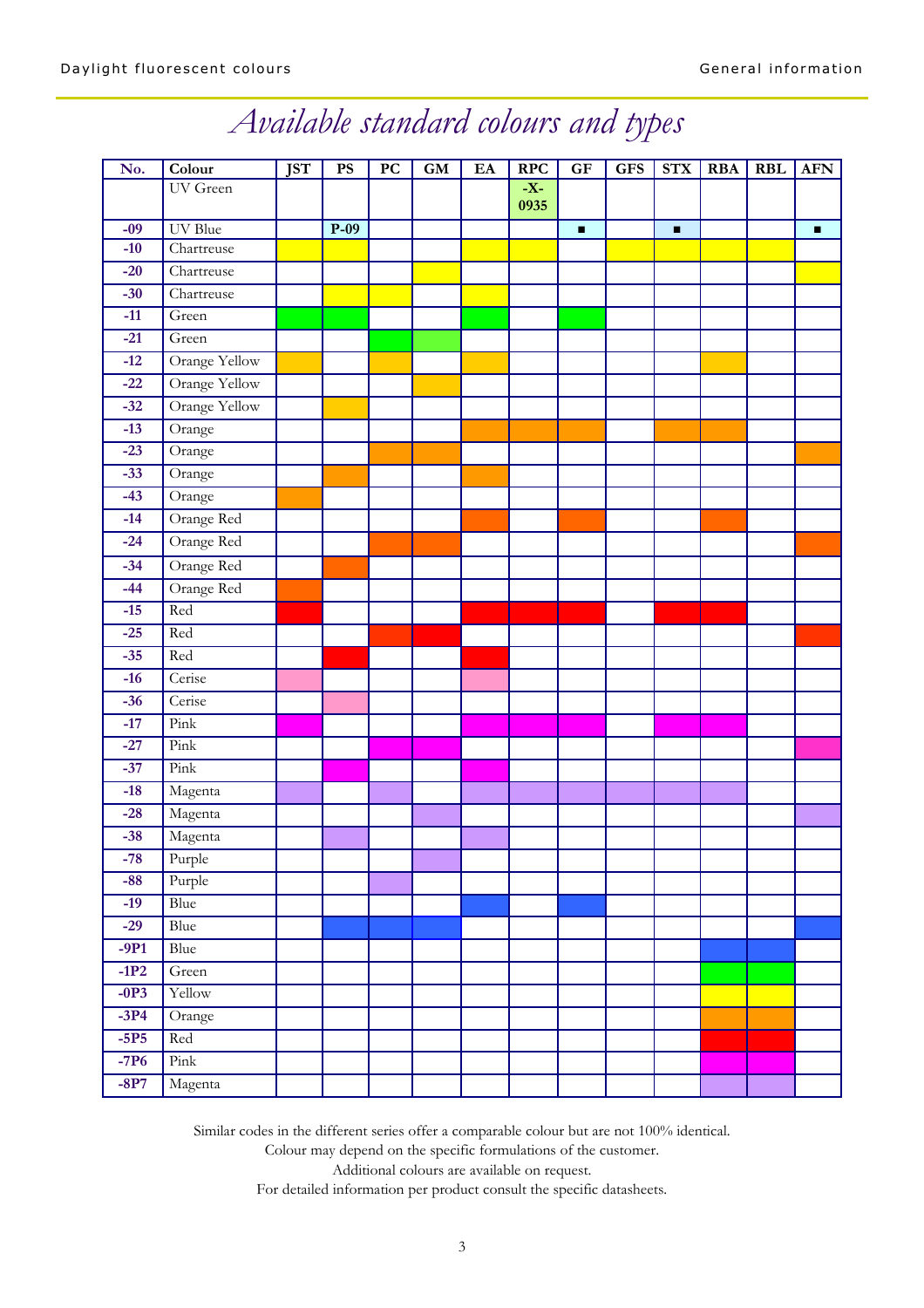# **Specialities**

# *General description and physical properties*

| <b>TYPE</b>                                | <b>DESCRIPTION</b>                                           | <b>BASIC APPLICATIONS</b>                                                                      |  |  |  |  |
|--------------------------------------------|--------------------------------------------------------------|------------------------------------------------------------------------------------------------|--|--|--|--|
| <b>Gem-Tone</b>                            | Polymeric colorants                                          | Clarified polypropylene<br>FDA approved                                                        |  |  |  |  |
| <b>CFS-0-06</b><br>DD-5-0954               | Fluorescent yellow tracer dye<br>Fluorescent red tracer dye  | Petroleum derivates<br>Oils<br>Waxes & lubricants<br>Smart paints                              |  |  |  |  |
| <b>DERMAGLO</b><br><b>DG</b><br><b>DGS</b> | Fluorescent cosmetic pigments for:                           | Lip balm & lipsticks<br>Hair spikers<br>Eye shadows & Face paints<br>Hair spray, nail varnish  |  |  |  |  |
| <b>DYE</b><br>programme                    | Fluorescent dyes                                             | Plastics<br>Industrial use (paints, inks, paper coating)                                       |  |  |  |  |
| <b>GWT</b>                                 | Formaldehyde free fluorescent pigments                       | Waterborne applications<br>Textile printing                                                    |  |  |  |  |
| <b>GRT</b>                                 | Formaldehyde free, solvent stable, fluores-<br>cent pigments | UNDER DEVELOPMENT                                                                              |  |  |  |  |
| <b>VSF-0-01</b>                            | Solid state fluorescent pigment                              | Crack detection<br>Water based paints<br>Flexographic inks<br>Rotogravure inks<br>Off set inks |  |  |  |  |
| <b>VSF-X-01</b>                            | Solid state fluorescent pigment                              | PVC plastisols & organisols<br>Plastics<br>Inkjet<br>Textile printing inks<br>Coatings         |  |  |  |  |
| <b>WR</b>                                  | 50% Aqueous dispersions                                      | Water based paints<br>Flexo & gravure inks<br>Waterbased papercoating<br>Textile printing inks |  |  |  |  |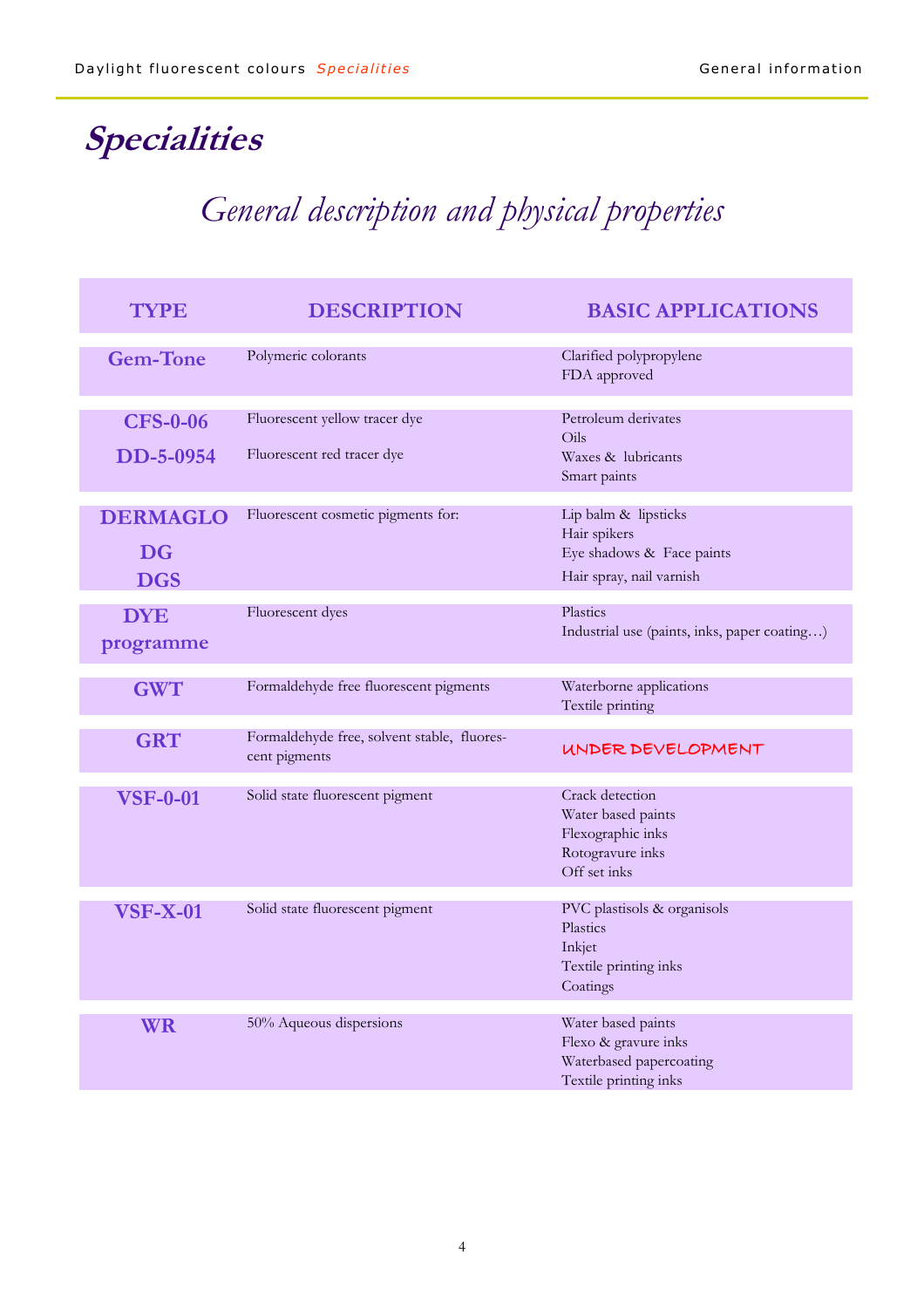|                            |                                    | <b>DERMAGLO</b> |            |            |      |            |            |            |           |
|----------------------------|------------------------------------|-----------------|------------|------------|------|------------|------------|------------|-----------|
| No.                        | Colour                             | <b>DG</b>       | <b>DGS</b> | <b>DYE</b> | Gem  | <b>GWT</b> | <b>GRT</b> | <b>VSF</b> | <b>WR</b> |
|                            |                                    |                 |            |            | Tone |            |            |            |           |
| $-10$                      | Chartreuse                         |                 |            |            |      |            |            |            |           |
| $-11$                      | Green                              |                 |            |            |      |            |            |            |           |
| $-12$                      | <b>Orange Yellow</b>               |                 |            |            |      |            |            |            |           |
| $-13$                      | Orange                             |                 |            |            |      |            |            |            |           |
| $-14$                      | Orange Red                         |                 |            |            |      |            |            |            |           |
| $-15$                      | Red                                |                 |            |            |      |            |            |            |           |
| $-16$                      | Cerise                             |                 |            |            |      |            |            |            |           |
| $-17$                      | Pink                               |                 |            |            |      |            |            |            |           |
| $-18$                      |                                    |                 |            |            |      |            |            |            |           |
| $-88$                      | Magenta                            |                 |            |            |      |            |            |            |           |
| <b>CFB-0-01</b>            | Purple<br>Yellow                   |                 |            |            |      |            |            |            |           |
| <b>CFS-0-01</b>            | Yellow                             |                 |            |            |      |            |            |            |           |
| <b>CFS-0-05</b>            | Yellow                             |                 |            |            |      |            |            |            |           |
|                            |                                    |                 |            |            |      |            |            |            |           |
| <b>CFS-0-06</b>            | Yellow                             |                 |            |            |      |            |            |            |           |
| <b>CFS-0-07</b>            | Yellow                             |                 |            |            |      |            |            |            |           |
| <b>CFS-0-09</b>            | Yellow                             |                 |            |            |      |            |            |            |           |
| <b>CFS-3-01</b>            | Orange                             |                 |            |            |      |            |            |            |           |
| <b>CFS-6-02</b>            | Red<br><b>UVBlue</b>               |                 |            |            |      |            |            |            |           |
| <b>CFF-X-01</b>            |                                    |                 |            | п          |      |            |            |            |           |
| <b>CFF-X-02</b>            | <b>UV</b> Blue                     |                 |            | п          |      |            |            |            |           |
| DD-5-0954                  | Red                                |                 |            |            |      |            |            |            |           |
| <b>VSF-0-01</b>            | Yellow                             |                 |            |            |      |            |            |            |           |
| <b>VSF-X-01</b><br>$DG-17$ | UV Green                           |                 |            |            |      |            |            |            |           |
| <b>DGS-17</b>              | Saturn Yellow                      |                 |            |            |      |            |            |            |           |
| <b>DG-Y311</b>             | Saturn Yellow                      |                 |            |            |      |            |            |            |           |
|                            | Saturn Yellow                      |                 |            |            |      |            |            |            |           |
| <b>DG-O205</b>             | <b>Blaze Orange</b>                |                 |            |            |      |            |            |            |           |
| <b>DGS-15E</b>             | <b>Blaze Orange</b>                |                 |            |            |      |            |            |            |           |
| $DG-14$                    | Fire Orange                        |                 |            |            |      |            |            |            |           |
| $DG-13$                    | Rocket Red                         |                 |            |            |      |            |            |            |           |
| <b>DGS-13E</b>             | Rocket Red                         |                 |            |            |      |            |            |            |           |
| <b>DG-11</b>               | Aurora Pink                        |                 |            |            |      |            |            |            |           |
| <b>DGS-11</b>              | Aurora Pink                        |                 |            |            |      |            |            |            |           |
| <b>DGS-19</b>              | Horizon blue                       |                 |            |            |      |            |            |            |           |
| <b>DG-R222</b>             | Aurora Pink                        |                 |            |            |      |            |            |            |           |
| <b>DG-R422</b>             | Str. Aurora Pink                   |                 |            |            |      |            |            |            |           |
| <b>DG-R228</b>             | Corona Magenta                     |                 |            |            |      |            |            |            |           |
| <b>DG-R428</b>             | Str. Corona Mag<br>Venetian Violet |                 |            |            |      |            |            |            |           |
| $DG-20$                    |                                    |                 |            |            |      |            |            |            |           |
| <b>DGS-20</b>              | Purple                             |                 |            |            |      |            |            |            |           |
| <b>DGS-21</b>              | Corona Magenta                     |                 |            |            |      |            |            |            |           |
| $GC-13F$                   | Ruby Red                           |                 |            |            |      |            |            |            |           |
| <b>GC-17F</b>              | <b>Citrine Yellow</b>              |                 |            |            |      |            |            |            |           |
| $GC-18F$                   | <b>Emerald Green</b>               |                 |            |            |      |            |            |            |           |
| $GC-19F$                   | Sapphire Blue                      |                 |            |            |      |            |            |            |           |

## *Available colours in the specialities*

Similar codes in the different series offer a comparable colour but are not 100% identical.

Colour may depend on the specific formulations of the customer.

Additional colours are available on request.

For detailed information per product consult the specific datasheets.